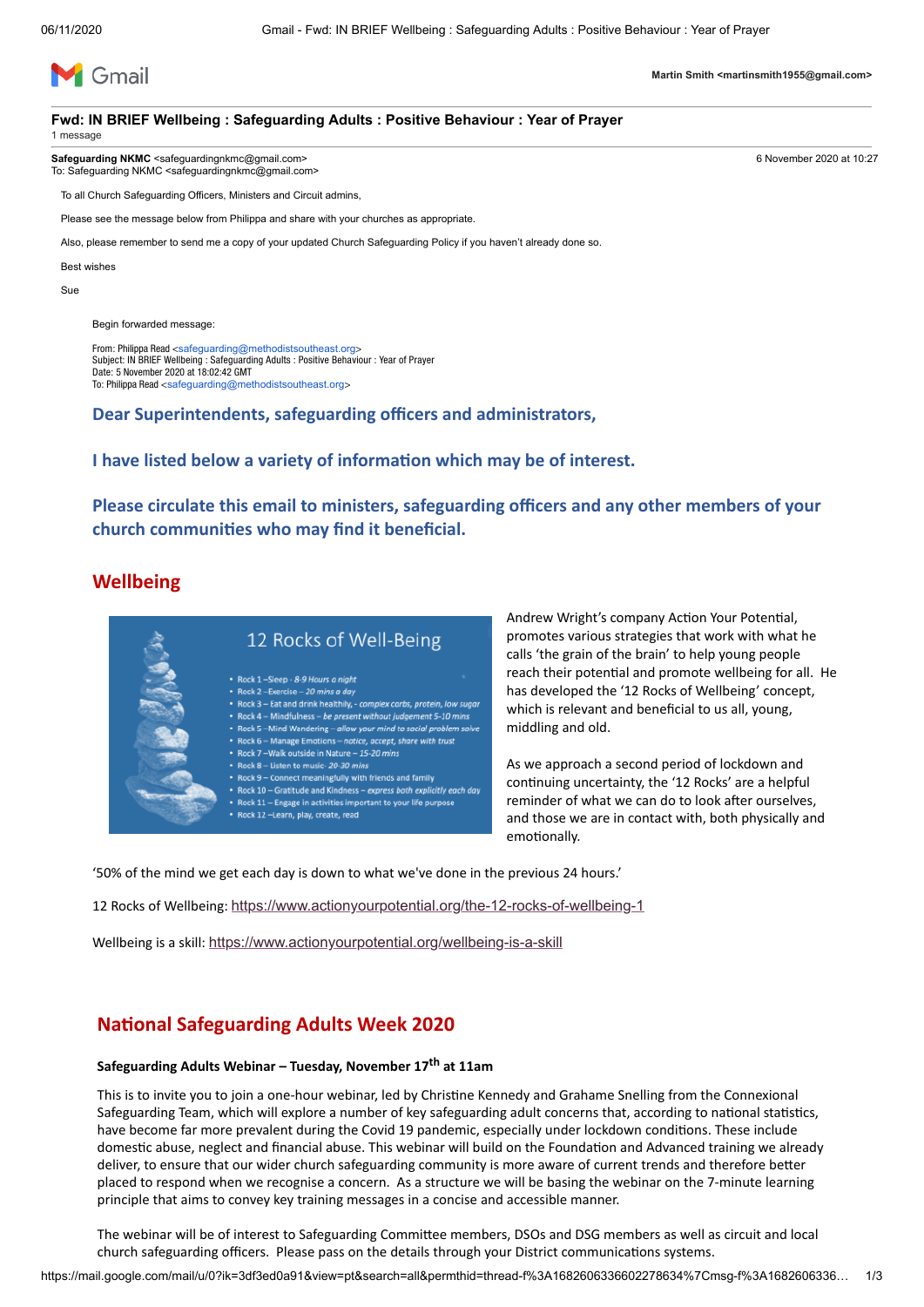To book your place, please register by Tuesday November 10<sup>th.</sup> To register: send your name and email details to [safeguarding@methodistchurch.org.uk](mailto:safeguarding@methodistchurch.org.uk). We will then send you a joining link in good time for the webinar. On the day, please be available from 10.45. If you want any more details, please contact Christine or Grahame directly. We look forward to seeing you.

## **Positive Behaviour Support online training**

A pair of workshops, hosted by the [Challenging](https://www.challengingbehaviour.org.uk/) Behaviour Foundation, for family carers and support workers of young people and adults with learning disabilities and/or autism and behaviours that may present as challenging.

10 th November 9.45am – 2.30pm **Session 1: Understanding Challenging Behaviour**

8 th December 9.45am – 2.30pm **Session 2: Supporng Behaviour Change**

About the workshops:

• The workshops will guide you through the basics of Positive Behaviour Support – how to understand behaviour and plan individualised support strategies  $-$  using a mix of activities and discussions.

- The workshops are suitable for family carers of adults with severe learning disabilities or moderate learning disabilities and autism who receive a Personal Budget
- · They are a two-part set of workshops, so you ideally need to be able to commit to both sessions.
- The workshops are run by 2 co-trainers; one is a professional and one is a family carer.

**Booking is essenal, please email: [esther@projectartworks.org](mailto:esther@projectartworks.org) or call 01424 423555 to book a space.** Please note when booking please ensure you can make both workshop dates.

<https://projectartworks.org/the-programme/training/>

### **Year of Prayer**

#### *Why a Year of Prayer?*

The Conference has declared 2020/2021 a year of prayer so that our Church-wide commitments to evangelism, church growth, church at the margins, and pioneering and church planting will flow from a deep, contemplative orientation to God's grace and love.



Be part of this movement of prayer as we ask the Holy Spirit to help us be a growing, evangelistic, inclusive, justice-seeking Church of gospel people.

Weekly Online Prayer Meeting - Tuesdays from 12.45pm - 1pm. Register here: https://www.methodist.org.uk/our[work/our-work-in-britain/evangelism-growth/year-of-prayer/](https://www.methodist.org.uk/our-work/our-work-in-britain/evangelism-growth/year-of-prayer/)



IMPORTANT: This e-mail (including any attachments to it) may contain privileged, confidential or sensitive information and is intended solely for the person or organisation to whom it is addressed. If you are not the intended recipient, you must not copy or distribute it to any other person or take any action in reliance. If you have received it in *error, please notify the sender as soon as possible and then delete it from your system.*